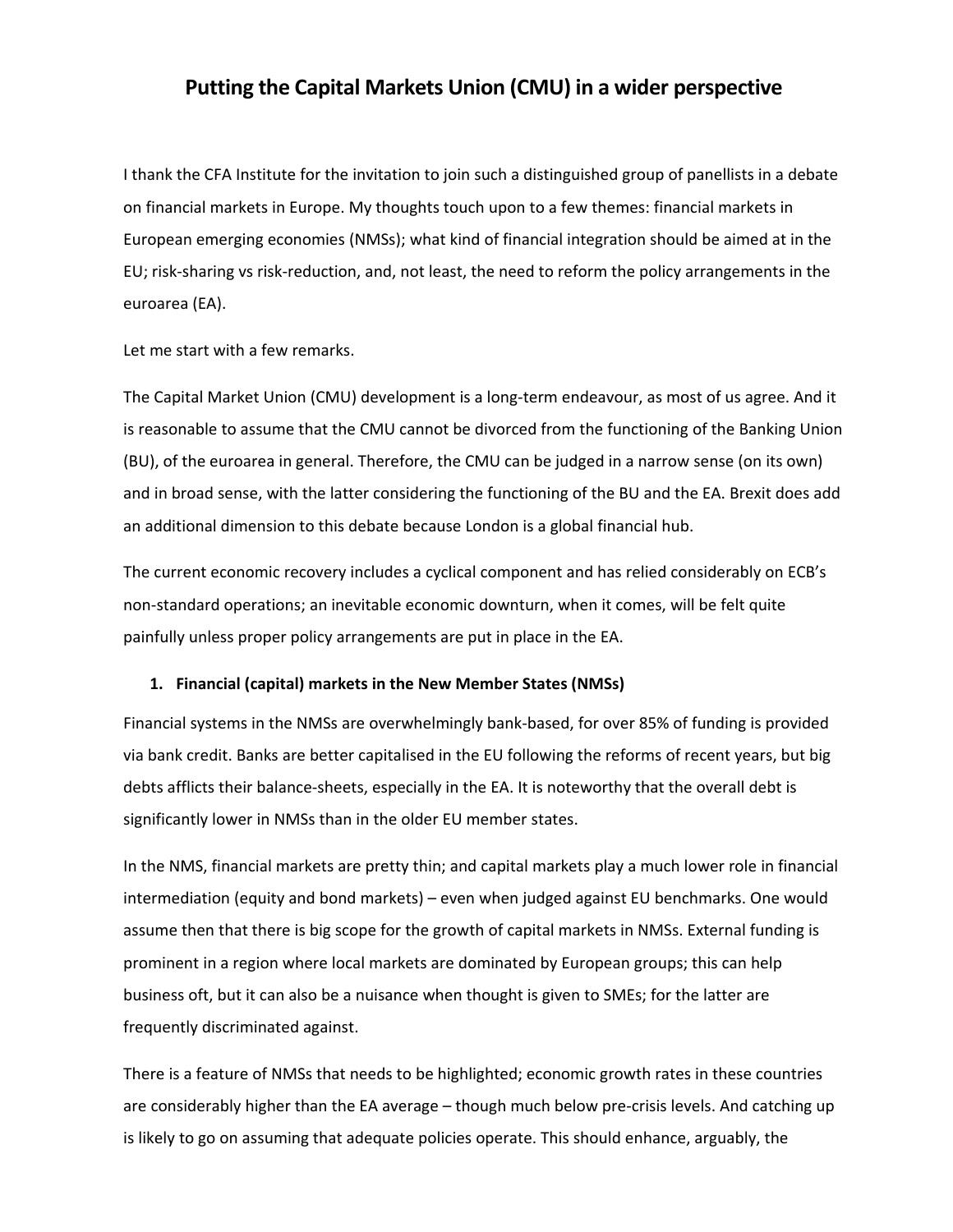development of local capital markets. Nonetheless, it pays to notice that substantial financial dis‐ intermediation has taken place in some NMSs; this phenomenon mirrors fragmentation and retrenchment in the EU as a whole – as an outcome of both the financial and EA crises. This dis‐ intermediation occurred most dramatically in Hungary and Romania, but external funding should be factored in in assessing the whole picture.

There are rapidly expanding sectors (IT, services), which would benefit from capital markets funding. And I would underline again that local financial (capital) markets are badly needed when it comes to SMEs.

Capital markets in NMSs would be underpinned more strongly by growing pension systems (and here one sees the importance of sustainable economic growth), the development of local financial infrastructure, of encouraging entrepreneurship, the listing of state owned companies, etc.

But it needs to be stressed that *Trust* is a major issue, as it is linked with the overall functioning of financial markets, an ugly side that has come into the open during the financial crisis. Financial markets are not kept in high esteem by people at large owing to undue rents they obtain and an insufficient protection of investors; finance has to serve real economies and people, not viceversa.

The bottom line is that NMSs markets depend enormously on what happens in the EA.

## **2. What sort of financial integration in the EU** – **judging the CMU in a broad sense**

A critical question should be put forward: can the CMU/BU overcome market fragmentation and economic divergence in the absence of arrangements in the EA that would enable accommodation of asymmetric shocks, foster economic convergence and deal with systemic risks? I say it since the BU and the CMU would enhance connectivity and systemic risks. Consequently, adequate regulation and supervision of financial markets (CMU) and proper risk reduction and risk‐sharing arrangements are needed. In my view, two key issues should be highlighted in this regard: financial stability with the related lender of last resort (LoLR) policy issue; and business conduct. When it comes to financial stability one needs to mention that pro‐cyclical capital markets are hardly avoidable; this implies that macro‐prudential tools need to be imagined and used for capital markets too.

By the way: could "shadow capital markets" become a problem, as shadow‐banking has turned out to be? What I have in mind here are unregulated business, rising systemic risks, the impact of fintech, etc.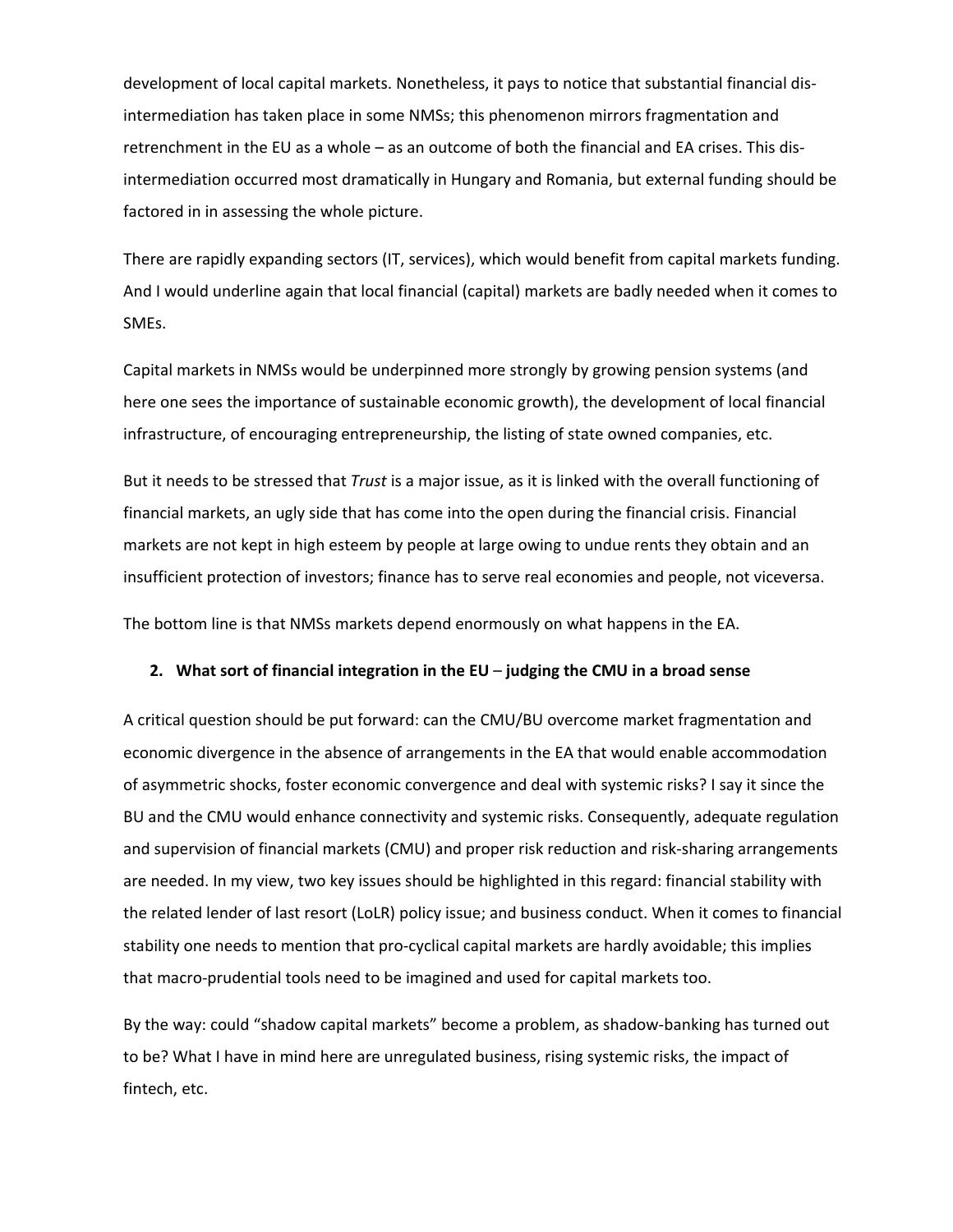#### **Dealing with market fragmentation**

The non‐standard operations of the ECB (including the LoLR operations) have rescued the EA. A big question is what will happen when the ECB normalises its policy. Although the correction of external imbalances (deficits) should not be underestimated, it is sensible to think that the current sovereign bond spreads of the "periphery" over German bunds do not illustrate member states' economic performances accurately – the Italian crisis is a proof of it.

Some member states highlight the need to reduce NPL stocks (a legacy problem) as a risk reduction measure, prior to implementing a risk‐sharing scheme – like a collective deposit insurance scheme, which is the key missing link in the BU architecture, though considerably higher resources for the SRF are also needed. But, the flow of non‐performing loans hinges, essentially, on economic performance, and not on a particular level of NPLs. In the absence of mechanisms and instruments that foster economic convergence in the EA, NPL stocks at national level would tend to diverge widely again.

One can imagine a diversification of banks' loan portfolio that would diminish the threats posed to their balance‐sheets by activities in weaker economies. However, a major decoupling of banks from weaker economies is not welcome; it would cause further fragmentation in the Union/EA, where finance is largely bank‐based. Moreover, there are small‐ and medium‐sized banks whose activity remains quasi‐local/national. Let me stress such a bad scenario further. If banking groups optimize their government bond portfolios while considerable competitiveness gaps persist among member states, and if sovereign bond ratings were no longer "risk‐free", a strong preference for holding safer bonds would ensue. Banks would discriminate among countries, thus harming economic activity in some member states… peripheral economies would become even more fragile once non‐zero risk bonds come into being. And the non‐existence of proper risk‐sharing schemes would only strengthen such perilous dynamics.

## **3. Risk‐reduction vs. risk‐sharing**

Some argue that a complete BU/CMU would dispense with the need of public risk‐sharing. But is it sufficient for a robust EA that risk‐sharing applies to finance only? And would private risk‐sharing be sufficient to cope with systemic risks? What about the LoLR function? What about this function in financial markets at large? And it is not clear that a collective deposit insurance scheme (EDIS) would involve private money only; some fiscal risk‐sharing may be needed in worst case scenarios.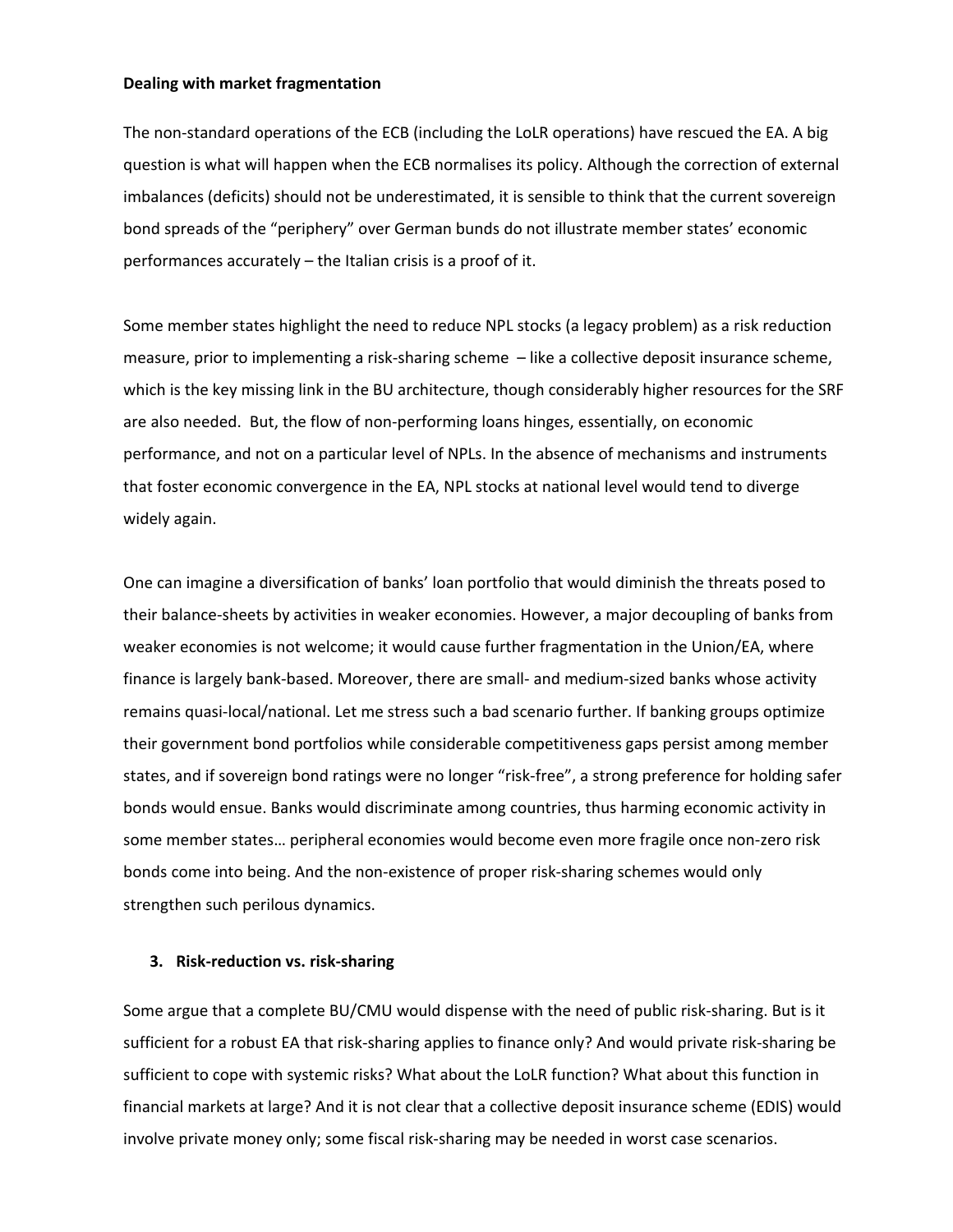## **A European "safe asset" and financial integration**

The need to reduce the bank‐sovereign doom loop as much as possible lies at the root of attempts to come up with a European safe asset. Eurobonds have been mentioned as risk‐pooling assets that would make the EA more robust. But, mutualisation of risks is rejected (fear of a "transfer union"). Hence the idea of a synthetic financial asset (sovereign bond‐backed securities/SBBS), which is derived from the pooling and slicing of sovereign bonds into three tranches: a senior one (deemed to be equivalent in strength to the German Bunds), a mezzanine (medium‐risk) tranche, and a junior (seen as highly risky) tranche, with the latter bearing the brunt of losses in case of default.

But SBBS pose a big problem: the supply of senior tranches depends on the demand for junior tranches, and this demand is likely to fall dramatically during periods of market stress, when some member states' market access may be severely impaired. One can envisage a variation of the composition of SBBSs as a function of member states' market access, but this would make the whole scheme extremely cumbersome to implement.

Fiscal integration is the biggest hurdle to overcome in the EA since it calls for institutional integration and a significant EA own resources (a EA budget); but the latter leads to a huge political conundrum. Here lies a deeply going fragility in the design of the EA, in the spirit of Dani Rodrik's trilemma (there can be no integration in cohabitation with an autonomous economic policy and democratic accountability at national level; something must be given up). But, unless financial integration is accompanied by policy arrangements and mechanisms that combat growing divergence between member states, extremism, populism, Euroscepticism would continue to rise (Italy as an example…but not only). And the "redenomination risk" would continue to reemerge from time to time, in spite of Mario Draghi's famous statement from 2012.

The progress of the EA, of the BU and the CMU, demands a reconciliation between rules and discipline on one hand, and risk sharing (private and public) on the other. But an adequate calibration between rules and risk‐sharing, between private and public risk‐sharing, is an open question. Unless it will get adequate risk‐sharing schemes, the EA will stay fragile. My opinion is that only private risk‐sharing schemes, via the CMU, would not make the EA more robust. Financial markets are too fickle and produce systemic risks recurrently.